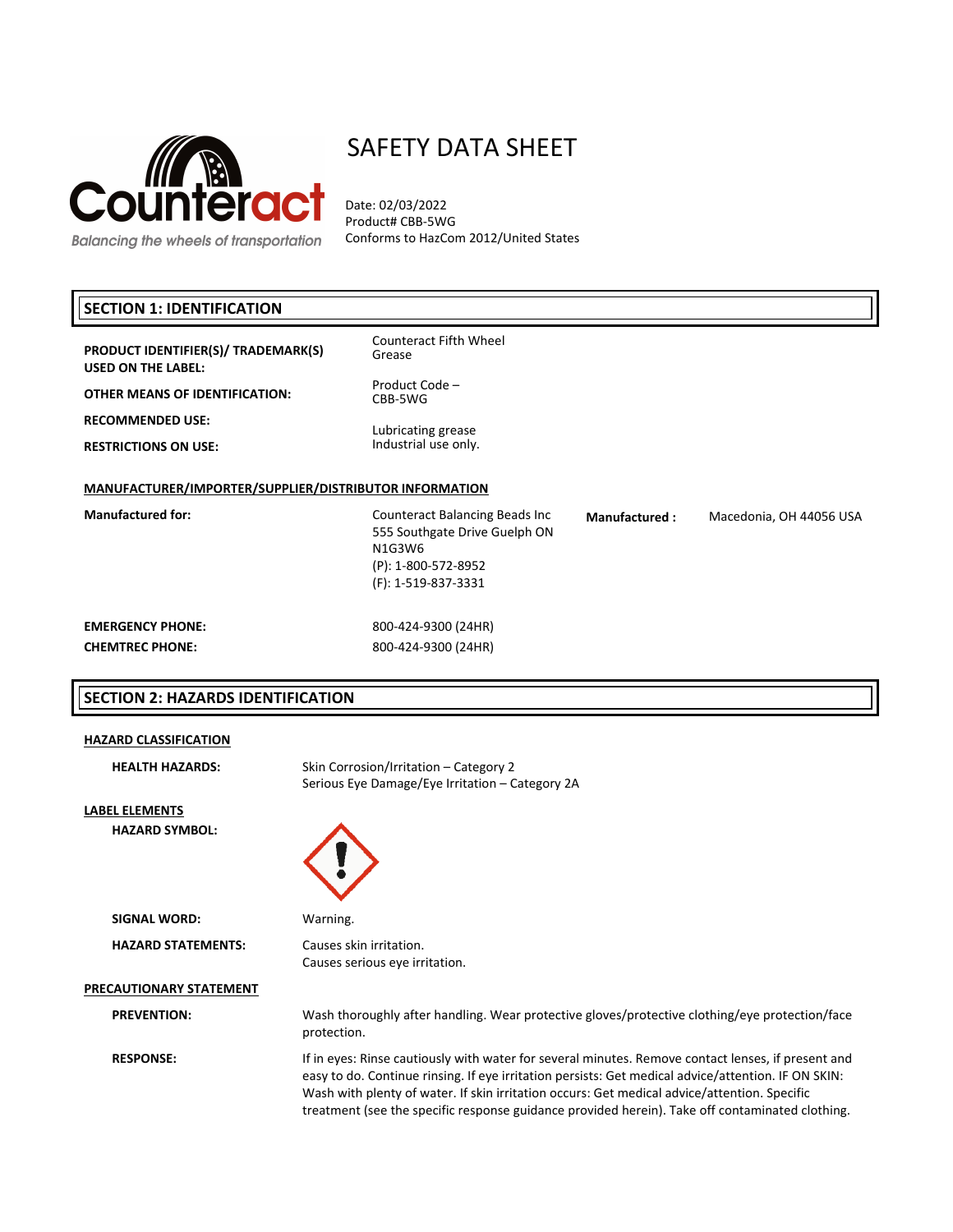# **SECTION 2: HAZARDS IDENTIFICATION (CONTINUED)**

| OTHER HAZARDS WHICH DO NOT<br>RESULT IN GHS CLASSIFICATION: | None.  |
|-------------------------------------------------------------|--------|
| UNKNOWN TOXICITY HEALTH:                                    |        |
| ACUTE TOXICITY, INHALATION,<br><b>DUST. OR MIST</b>         | 13.3 % |
| <b>ACUTE TOXICITY, INHALATION,</b><br><b>VAPOR:</b>         | 100 %  |
| <b>ACUTE TOXICITY, DERMAL:</b>                              | 11.99% |
| <b>ACUTE TOXICITY, ORAL:</b>                                | 11.93% |

## **SECTION 3: COMPOSITION/INFORMATION ON INGREDIENTS**

#### **HAZARDOUS COMPONENT(S)**

| <b>CHEMICAL NAME</b> | CAS NO.       | <b>CONCENTRATION</b> |
|----------------------|---------------|----------------------|
| Mineral oil          | Confidential  | $40 - 70%$           |
| Graphite             | 7782-42-5     | $15 - 40%$           |
| Calcium stearate     | 1592-23-0     | $10 - 30%$           |
| Glycerin             | $56 - 81 - 5$ | $1 - 5%$             |

Specific chemical identities and/or exact percentages have been withheld as trade secrets.

#### **SECTION 4: FIRST AID MEASURES**

| <b>INGESTION:</b> | Call a Poison Center or doctor if you feel unwell. Rinse mouth. |
|-------------------|-----------------------------------------------------------------|
|-------------------|-----------------------------------------------------------------|

**INHALATION:** Move to fresh air. Call a Poison Center or doctor if you feel unwell.

- **SKIN CONTACT:** Remove contaminated/saturated clothing and shoes. Wash contact areas with soap and water. If skin irritation occurs: Get medical advice/attention. Wash contaminated clothing before reuse.
- **EYE CONTACT:** Immediately flush with plenty of water for at least 15 minutes. If easy to do, remove contact lenses. Get medical attention.

#### **MOST IMPORTANT SYMPTOMS/EFFECTS (ACUTE AND DELAYED)**

**SYMPTOMS:** No data available.

#### **INDICATION OF IMMEDIATE MEDICAL ATTENTION AND SPECIAL TREATMENT NEEDED**

**TREATMENT:** Get medical attention as appropriate or if symptoms persist.

#### **SECTION 5: FIRE‐FIGHTING MEASURES**

GENERAL FIRE HAZARDS: No unusual fire or explosion hazards noted.

#### **SUITABLE (AND UNSUITABLE) EXTINGUISHING MEDIA**

| <b>SUITABLE EXTINGUISHING MEDIA:</b> | Water spray, fog, CO2, dry chemical, or regular foam. Use fire-extinguishing media<br>appropriate for surrounding materials. |
|--------------------------------------|------------------------------------------------------------------------------------------------------------------------------|
| UNSUITABLE EXTINGUISHING MEDIA:      | Do not use water jet as an extinguisher, as this will spread the fire.                                                       |
| SPECIFIC HAZARDS ARISING FROM THE    | Heat may cause the containers to pressurize and possibly rupture. During fire, gases                                         |
| <b>CHEMICAL:</b>                     | hazardous to health may be formed.                                                                                           |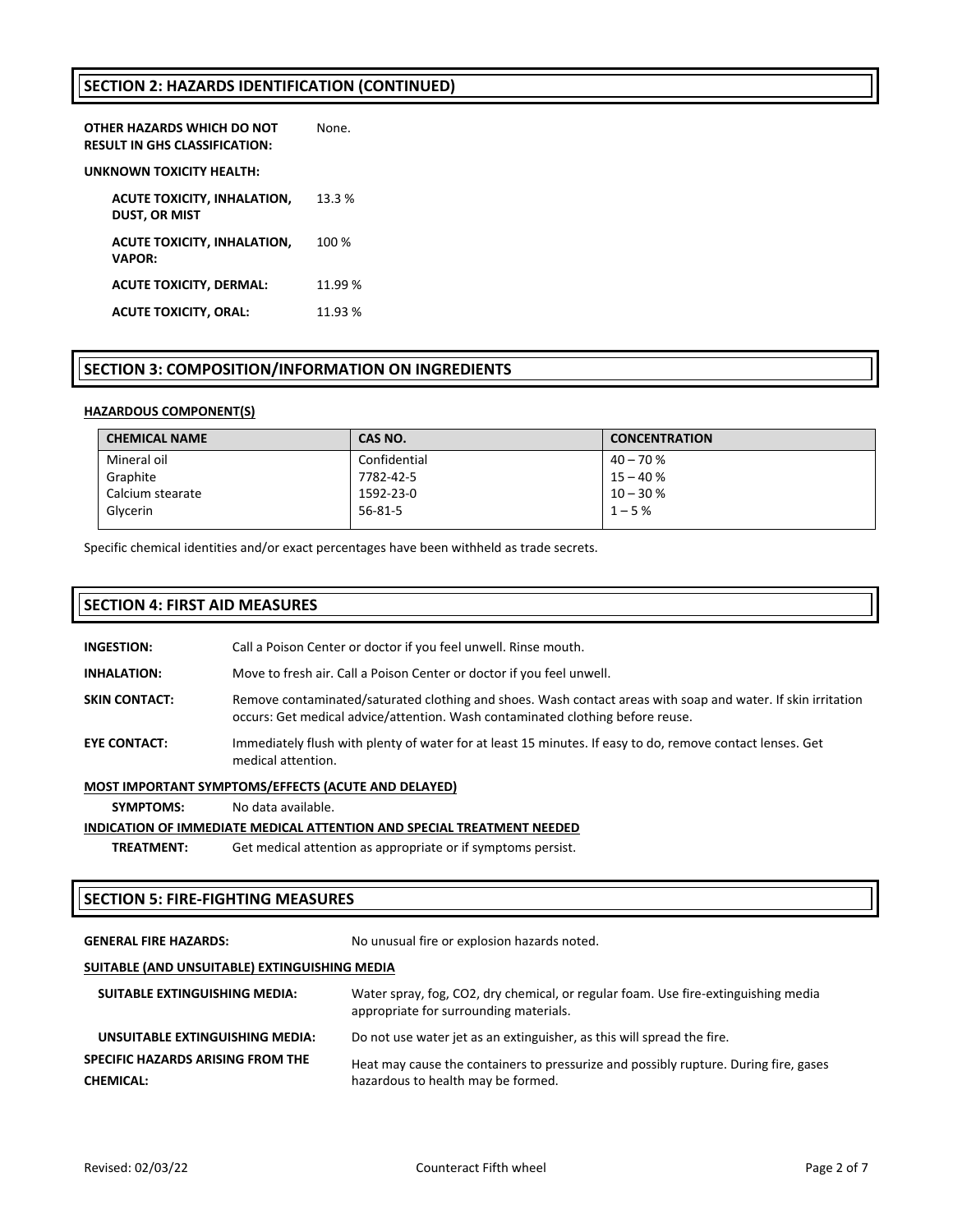# **SECTION 5: FIRE‐FIGHTING MEASURES (CONTINUED)**

#### **SPECIAL PROTECTIVE EQUIPMENT AND PRECAUTIONS FOR FIRE‐FIGHTERS**

**SPECIAL FIRE‐FIGHTING PROCEDURES:** No data available.

**SPECIAL PROTECTIVE EQUIPMENT FOR FIRE‐FIGHTERS:**

Firefighters must use standard protective equipment appropriate for industrial fires.

# **SECTION 6: ACCIDENTAL RELEASE MEASURES**

| PERSONAL PRECAUTIONS,               | See Section 8 of the SDS for Personal Protective Equipment. Do not handle damaged containers                                                                                    |
|-------------------------------------|---------------------------------------------------------------------------------------------------------------------------------------------------------------------------------|
| PROTECTIVE EQUIPMENT, AND           | or spilled material unless wearing appropriate protective clothing. Keep unauthorized personnel                                                                                 |
| <b>EMERGENCY PROCEDURES:</b>        | away. Ensure adequate ventilation.                                                                                                                                              |
| <b>METHODS AND MATERIALS FOR</b>    | Absorb spill with an inert material, then place in a container for safe and proper disposal. Dike far                                                                           |
| <b>CONTAINMENT AND CLEANING UP:</b> | ahead of larger spill for later recovery and disposal.                                                                                                                          |
| <b>ENVIRONMENTAL PRECAUTIONS:</b>   | Do not contaminate water sources or sewer. Prevent further leakage or spillage if safe to do so<br>and protect against releases into the environment. Remediate as appropriate. |

#### **SECTION 7: HANDLING AND STORAGE**

| <b>PRECAUTIONS FOR SAFE</b><br><b>HANDLING</b>                                    | Observe good industrial hygiene practices. Wear appropriate personal protective equipment. Do not<br>expose to intense heat as product may expand and pressurize container. Wash hands thoroughly<br>after handling. Avoid contact with skin. |
|-----------------------------------------------------------------------------------|-----------------------------------------------------------------------------------------------------------------------------------------------------------------------------------------------------------------------------------------------|
| <b>CONDITIONS FOR SAFE</b><br><b>STORAGE, INCLUDING ANY</b><br>INCOMPATIBILITIES: | Store in original tightly closed container. Avoid contact with oxidizing agents. Store away from<br>incompatible materials.                                                                                                                   |

## **SECTION 8: EXPOSURE CONTROLS/PERSONAL PROTECTION**

#### **EXPOSURE LIMITS**

| <b>CHEMICAL NAME</b>                                                                        | <b>TYPE</b>                     | <b>EXPOSURE</b><br><b>LIMIT VALUES</b>                    | <b>SOURCE</b>                                                                                                                                                                                                  |
|---------------------------------------------------------------------------------------------|---------------------------------|-----------------------------------------------------------|----------------------------------------------------------------------------------------------------------------------------------------------------------------------------------------------------------------|
| Mineral oil - Mist                                                                          | PEL<br><b>STEL</b>              | 5 mg/m <sup>3</sup><br>10 mg/m $3$                        | US. OSHA Table Z-1 Limits for Air Contaminants (29 CFR<br>1910.1000)<br>US. OSHA Table Z-1 Limits for Air Contaminants (29 CFR<br>1910.1000)                                                                   |
| Graphite - Respirable fraction.<br>Graphite - Total dust.<br>Graphite - Respirable fraction | <b>TWA</b><br><b>PEL</b><br>PEL | 2 mg/m <sup>3</sup><br>15 mg/m $3$<br>5 mg/m <sup>3</sup> | US. ACGIH Threshold Limit Values (03 2012)<br>US. OSHA Table Z-1 Limits for Air Contaminants (29 CFR<br>1910.1000) (02 2006)<br>US. OSHA Table Z-1 Limits for Air Contaminants (29 CFR<br>1910.1000) (02 2006) |
| Calcium stearate                                                                            | <b>TWA</b>                      | 10 mg/m <sup>3</sup>                                      | US. ACGIH Threshold Limit Values (03 2012)                                                                                                                                                                     |
| Glycerin - Total Dust.<br>Glycerin - Respirable fraction.                                   | PEL<br>PEL                      | 15 mg/m <sup>3</sup><br>5 mg/m <sup>3</sup>               | US. OSHA Table Z-1 Limits for Air Contaminants (29 CFR<br>1910.1000) (02 2006)<br>US. OSHA Table Z-1 Limits for Air Contaminants (29 CFR<br>1910.1000) (02 2006)                                               |

**PROTECTIVE MEASURES:** Provide easy access to water supply and eye wash facilities. Good general ventilation should be provided. Ventilation rates should be matched to conditions. If applicable, use process enclosures, local exhaust ventilation, or other engineering controls to maintain airborne levels below recommended exposure limits. If exposure limits have not been established, maintain airborne levels to an acceptable level.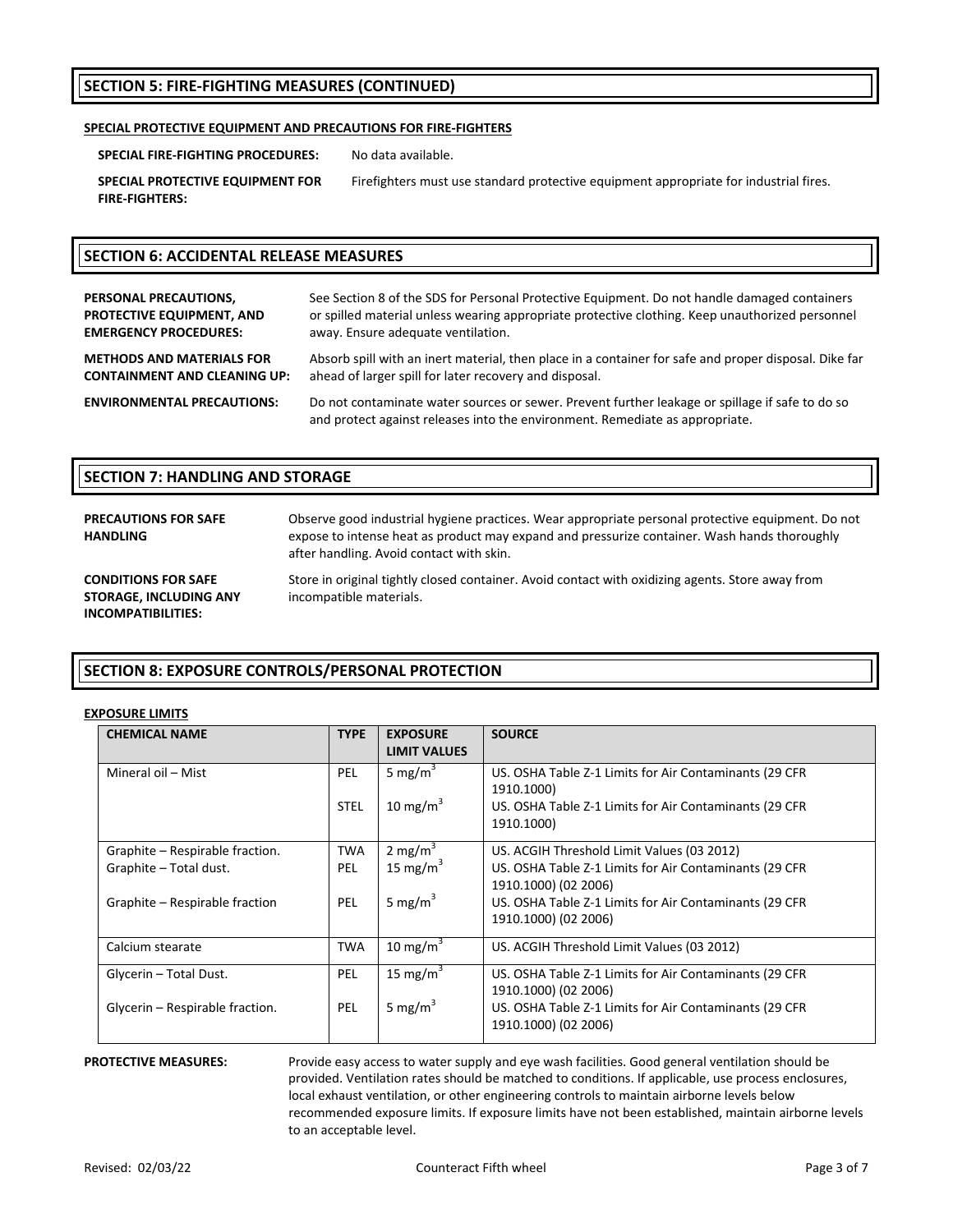# **SECTION 8: EXPOSURE CONTROLS/PERSONAL PROTECTION (CONTINUED)**

| <b>RESPIRATORY PROTECTION:</b>   | In case of inadequate ventilation use suitable respirator. Seek advice from supervisor on the<br>company's respiratory protection standards.                                                                                                                                                                                                                                    |
|----------------------------------|---------------------------------------------------------------------------------------------------------------------------------------------------------------------------------------------------------------------------------------------------------------------------------------------------------------------------------------------------------------------------------|
| EYE PROTECTION:                  | Wear safety glasses with side shields (or goggles).                                                                                                                                                                                                                                                                                                                             |
| <b>SKIN AND BODY PROTECTION:</b> | Wear chemical-resistant gloves, footwear, and protective clothing appropriate for the risk of<br>exposure. Contact health and safety professional or manufacturer for specific information.                                                                                                                                                                                     |
| <b>HYGIENE MEASURES:</b>         | Always observe good personal hygiene measures, such as washing after handling the material and<br>before eating, drinking, and/or smoking. Routinely wash work clothing to remove contaminants.<br>Contaminated work clothing should not be allowed out of the workplace. Discard contaminated<br>footwear that cannot be cleaned. Avoid contact with skin, eyes, and clothing. |

# **SECTION 9: PHYSICAL AND CHEMICAL PROPERTIES**

| <b>APPEARANCE</b>                                     |                               |
|-------------------------------------------------------|-------------------------------|
| <b>PHYSICAL STATE:</b>                                | Solid                         |
| FORM:                                                 | Grease                        |
| <b>COLOR:</b>                                         | <b>Black</b>                  |
| ODOR:                                                 | Mold petroleum                |
| <b>ODOR THRESHOLD:</b>                                | No data available.            |
| pH:                                                   | No data available.            |
| <b>MELTING POINT/FREEZING POINT:</b>                  | No data available.            |
| INITIAL BOILING POINT AND BOILING RANGE:              | No data available.            |
| <b>FLASH POINT:</b>                                   | 160 °C (320 °F)               |
| <b>EVAPORATION RATE:</b>                              | No data available.            |
| <b>FLAMMABILITY (SOLID, GAS):</b>                     | No data available.            |
| UPPER/LOWER LIMIT ON FLAMMABILITY OR EXPLOSIVE LIMITS |                               |
| <b>FLAMMABILITY LIMIT - UPPER (%):</b>                | No data available.            |
| <b>FLAMMABILITY LIMIT - LOWER (%):</b>                | No data available.            |
| <b>EXPLOSIVE LIMIT - UPPER (%):</b>                   | No data available.            |
| <b>EXPLOSIVE LIMIT - LOWER (%):</b>                   | No data available.            |
| <b>VAPOR PRESSURE:</b>                                | No data available.            |
| <b>VAPOR DENSITY:</b>                                 | No data available.            |
| <b>RELATIVE DENSITY:</b>                              | 0.99                          |
| <b>SOLUBILITY(IES)</b>                                |                               |
| <b>SOLUBILITY IN WATER:</b>                           | Insoluble.                    |
| <b>SOLUBILITY (OTHER):</b>                            | No data available.            |
| PARTITION COEFFICIENT: N-OCTANOL/WATER:               | No data available.            |
| <b>AUTO-IGNITION TEMPERATURE:</b>                     | No data available.            |
| <b>DECOMPOSITION TEMPERATURE:</b>                     | No data available.            |
| <b>VISCOSITY:</b>                                     | > 22 mm2/s (40 °C, estimated) |

# **SECTION 10: STABILITY AND REACTIVITY**

| <b>REACTIVITY:</b>                         | Not reactive during normal use.             |
|--------------------------------------------|---------------------------------------------|
| <b>CHEMICAL STABILITY:</b>                 | Material is stable under normal conditions. |
| <b>POSSIBILITY OF HAZARDOUS REACTIONS:</b> | None under normal conditions.               |
| <b>CONDITIONS TO AVOID:</b>                | Avoid heat or contamination.                |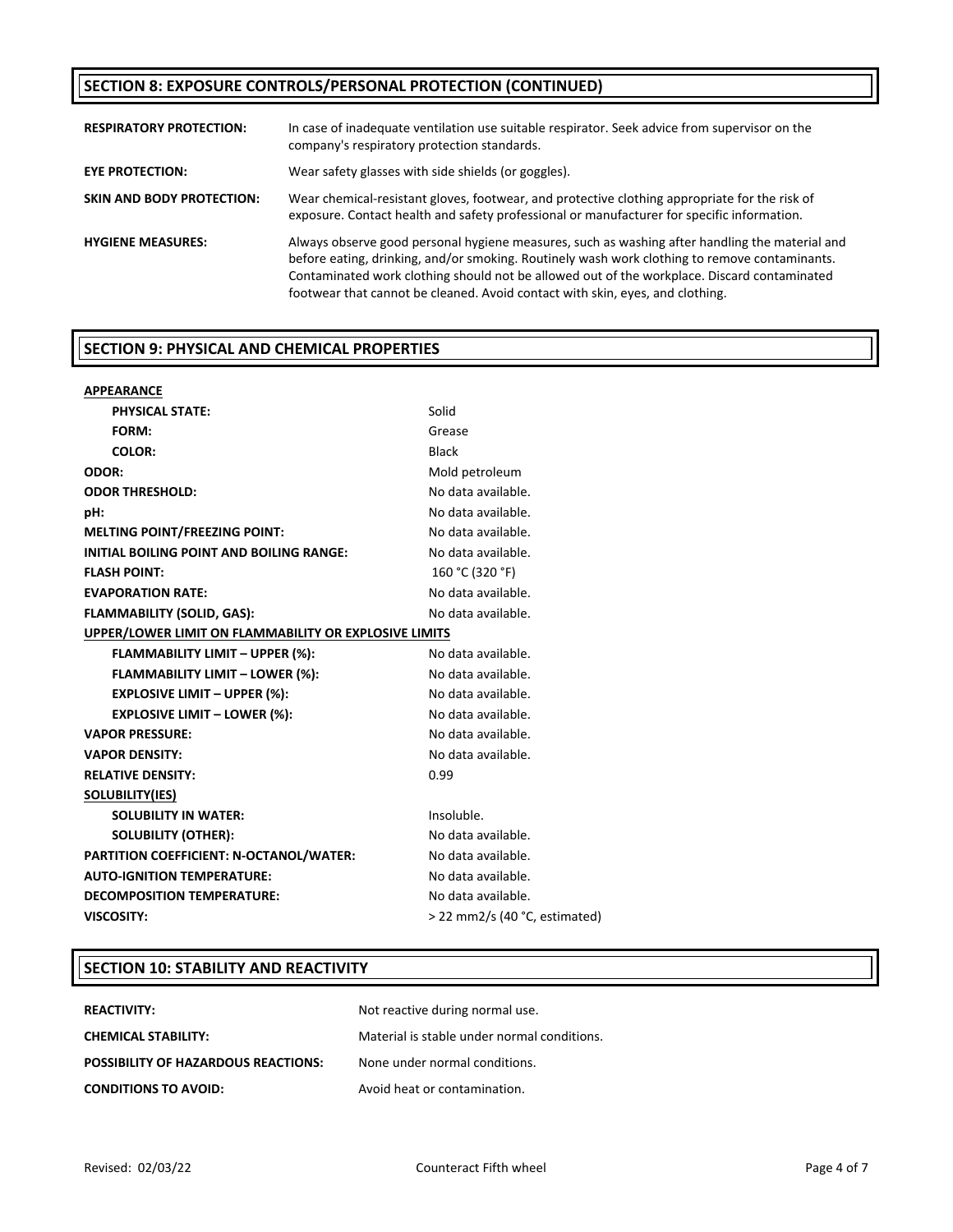## **SECTION 10: STABILITY AND REACTIVITY (CONTINUED)**

**INCOMPATIBLE MATERIALS:** No data available.

**HAZARDOUS DECOMPOSITION PRODUCTS:** Thermal decomposition or combustion may liberate carbon oxides and other toxic gases or vapors.

#### **SECTION 11: TOXICOLOGICAL INFORMATION**

#### **INFORMATION ON THE LIKELY ROUTES OF EXPOSURE INGESTION:** May be harmful if swallowed. **INHALATION:** May cause irritation to the respiratory system. **SKIN CONTACT:** Causes skin irritation. **EYE CONTACT:** Causes serious eye irritation. **SYMPTOMS RELATED TO THE PHYSICAL, CHEMICAL, AND TOXICOLOGICAL CHARACTERISTICS INGESTION:** No data available. **INHALATION:** No data available. **SKIN CONTACT:** No data available. **EYE CONTACT:** No data available. **INFORMATION ON TOXICOLOGICAL EFFECTS ACUTE TOXICITY (LIST ALL POSSIBLE ROUTES OF EXPOSURE): ORAL – PRODUCT:** ATEmix () : 2000 – 5000 mg/kg **DERMAL – PRODUCT:** ATEmix () : 2000 – 5000 mg/kg **INHALATION – PRODUCT:** ATEmix (, 4 h): > 5 mg/l Dusts, mists, and fumes **REPEATED DOSE TOXICITY – PRODUCT:** No data available. **SKIN CORROSION/IRRITATION – PRODUCT:** No data available. **SERIOUS EYE DAMGE/EYE IRRITATION – PRODUCT:** No data available. **RESPIRATORY OR SKIN SENSITIZATION – PRODUCT:** No data available. **CARCINOGENICITY – PRODUCT:** No data available. **IARC MONOGRAPHS ON THE EVALUATION OF CARCINOGENIC RISKS TO HUMANS:** No carcinogenic components identified. **US. NATIONAL TOXICOLOGY PROGRAM (NTP) REPORT ON CARCINOGENS:** No carcinogenic components identified. **US. OSHA SPECIFICALLY REGULATED SUBSTANCES (29 CFR 1910.1001‐ 1050):** No carcinogenic components identified. **GERM CELL MUTAGENICITY: IN VITRO – PRODUCT:** No data available. **IN VIVO – PRODUCT:** No data available. **REPRODUCTIVE TOXICITY – PRODUCT:** No data available.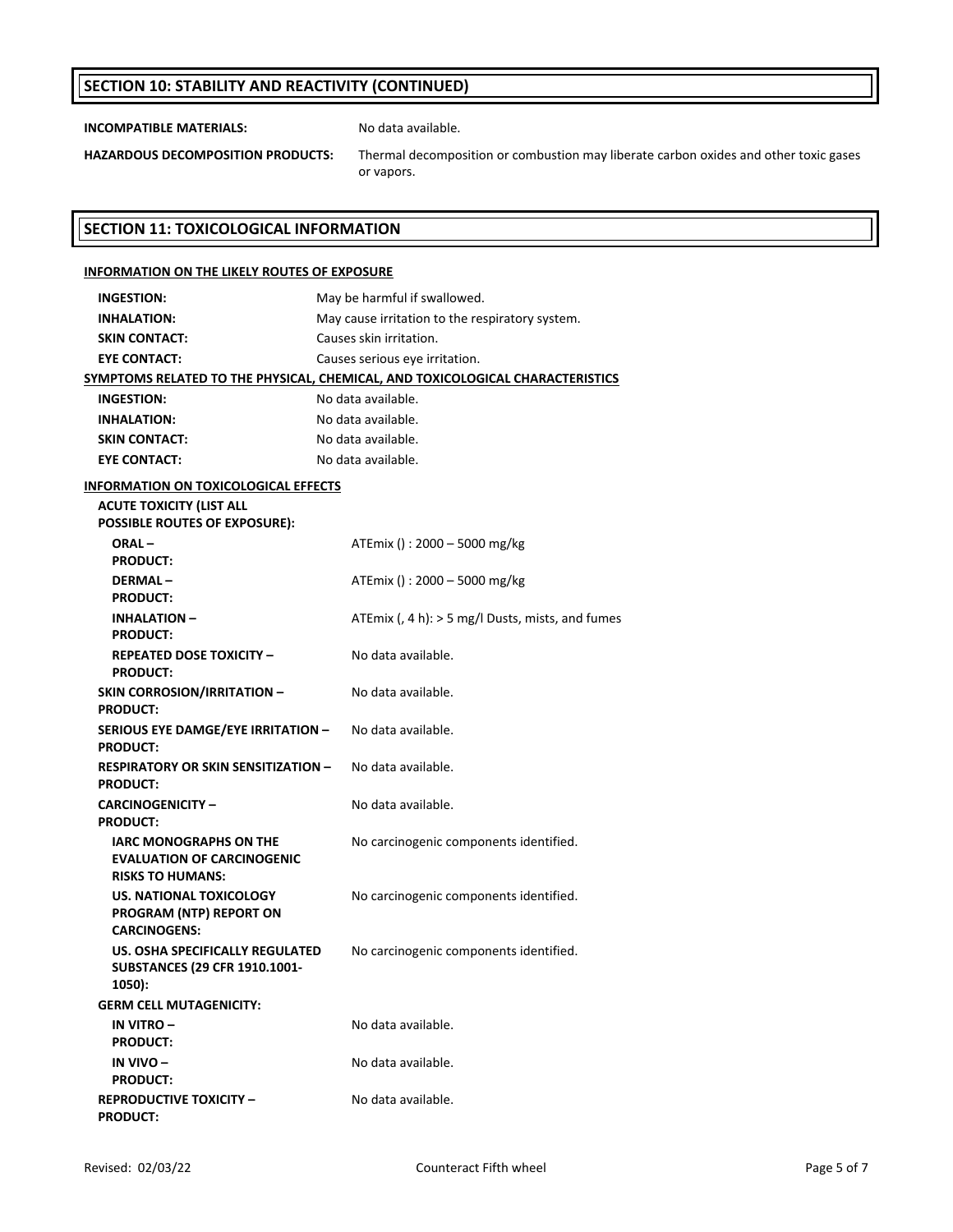# **SECTION 11: TOXICOLOGICAL INFORMATION (CONTINUED)**

| SPECIFIC TARGET ORGAN TOXICITY -<br>SINGLE EXPOSURE -<br><b>PRODUCT:</b>                 | No data available.                                    |
|------------------------------------------------------------------------------------------|-------------------------------------------------------|
| <b>SPECIFIC TARGET ORGAN TOXICITY -</b><br><b>REPEATED EXPOSURE -</b><br><b>PRODUCT:</b> | No data available.                                    |
| <b>ASPIRATION HAZARD -</b><br><b>PRODUCT:</b>                                            | May be fatal if swallowed and enters airways.         |
| OTHER EFFECTS:                                                                           | Components may cause a risk to the following:<br>Lung |

# **SECTION 12: ECOLOGICAL INFORMATION**

**GENERAL INFORMATION:** This product has not been evaluated for ecological toxicity or other environmental effects.

# **SECTION 13: DISPOSAL CONSIDERATIONS DISPOSAL INSTRUCTIONS:** Discharge, treatment, or disposal may be subject to national, state, or local laws. Dispose of waste at an appropriate treatment and disposal facility in accordance with applicable laws and regulations, and product characteristics at time of disposal. It is the responsibility of the product user or owner to determine at the time of disposal, which waste regulations must be applied. **CONTAMINATED PACKAGING:** Empty containers should be taken to an approved waste handling site for recycling or disposal.

#### **SECTION 14: TRANSPORT INFORMATION**

This material is not subject to transport regulations.

## **SECTION 15: REGULATORY INFORMATION**

# **U.S. FEDERAL REGULATIONS**

**US. OSHA SPECIFICALLY REGULATED SUBSTANCES (29 CFR 1910.1001‐1050):** None present or none present in regulated quantities.

# **SUPERFUND AMENDMENTS AND REAUTHORIZATION ACT OF 1986 (SARA)**

**HAZARD CATEGORIES:** Acute (Immediate)

**SARA 313 (TRI REPORTING):** None present or none present in regulated quantities.

#### **US STATE REGULATIONS**

**US. CALIFORNIA PROP. 65:** No component is regulated by CA Prop 65.